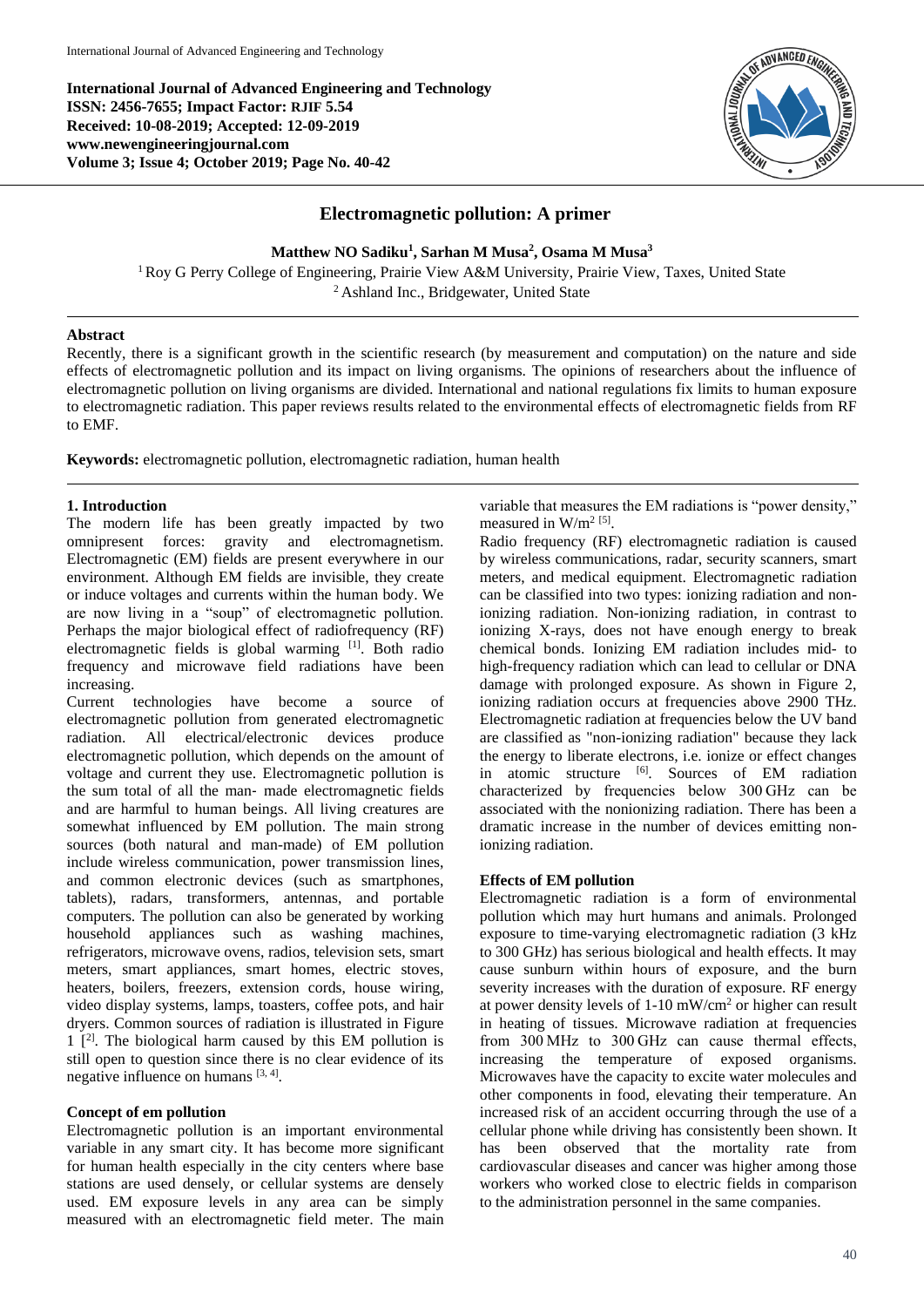The main problem is the determination of the direct EM field source, to which the subjects under investigation are exposed. The distance between a person and the source of radiation is a crucial factor in EM radiation exposure. For example, consider the radiation pattern of a cell tower antenna shown in Figure 3. People living within 500m radius are prone to ill-effects of EM radiation [7]. Establishing the levels of EM radiation is at great importance for human health especially for people in urban areas. There are international standards and limits on the effects of EM radiation on human health. Each nation has its own prescribed limits [8].

## **EM pollution reduction**

Unprecedented human exposure to electromagnetic radiation from conception until death has been occurring. But how do we reduce or eliminate electromagnetic pollution? The IEEE, World Health Organization, and FCC have established safety limits for exposure to various frequencies of electromagnetic energy. Some government health authorities have taken steps to reduce public exposure

to EM radiation by regulating use of wireless devices by children and recommending proper use of wired communication devices. In the US, government regulation for safety purposes has led in legislations such as the Radiation Control for Health and Safety Act of 1968 and the Occupational Safety and Health Act of 1970<sup>[9]</sup>.

To reduce the negative effects of EM exposure may require taking the following technical measures: the reduction in radiated field intensity, replacing overhead transmission lines with underground power lines in inhabited areas, and protection of persons by adequate shielding [10]. Microwave absorption materials have been known to reduce or eliminate microwave pollution. Rows of trees can be used as an instrument of health improvement. They serve as vegetation barriers to minimize electromagnetic pollution in sensitive areas such as hospitals and kindergartens [11]. Facilities such as schools, hospitals, offices, and settlements should be established in areas well away from energy transmission lines and base stations. Taking these precautions will avoid serious disorders in human beings [12] .



Fig 1: Common sources of radiation<sup>[2]</sup>.



Fig 2: Ionizing and non-ionizing radiation [6].